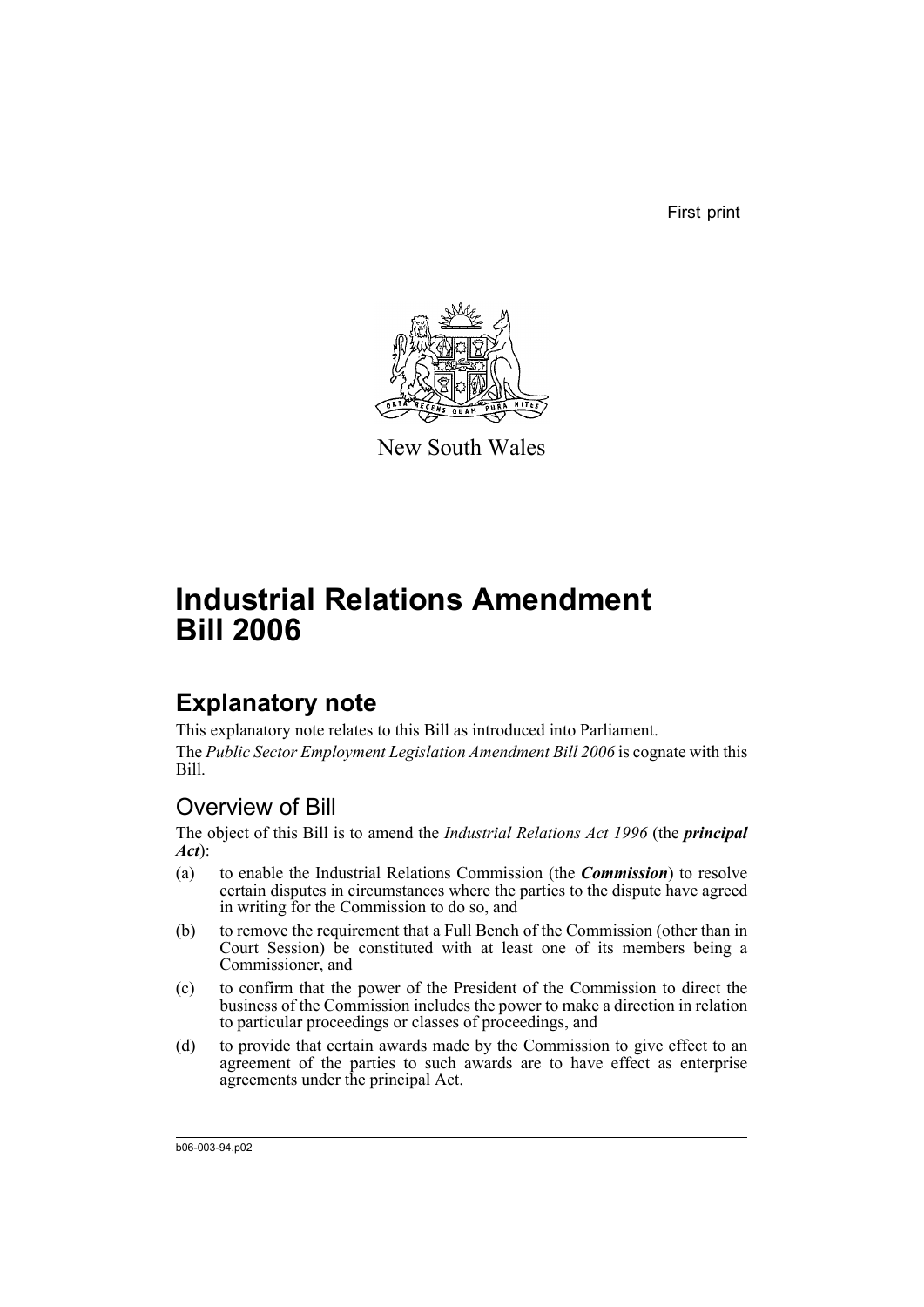Explanatory note

### Outline of provisions

**Clause 1** sets out the name (also called the short title) of the proposed Act.

**Clause 2** provides for the commencement of the proposed Act on the date of assent to the proposed Act.

**Clause 3** is a formal provision that gives effect to the amendments to the principal Act set out in Schedule 1.

### **Schedule 1 Amendments**

**Schedule 1** [1] inserts section 146A in the principal Act. The new section will enable the Commission to resolve disputes where the parties to the dispute have agreed in writing (a *referral agreement*) for the Commission to do so if the dispute is:

- (a) a dispute about any conditions of employment or industrial matter between an industrial organisation of employees and one or more employers (or industrial organisations of employers), or
- (b) a dispute of the kind referred to in section 332 (2) or (3) of the principal Act or a dispute about a claim for compensation of the kind referred to in section 346 of that Act between:
	- (i) an industrial organisation of employees and one or more employers (or industrial organisations of employers), or
	- (ii) an association of contract carriers and one or more principal contractors (or associations of employing contractors), or
	- (iii) an association of contract drivers and one or more bailors (or associations of employing contractors).

The functions of the Commission in respect of any such dispute referred to the Commission by a referral agreement will be limited to the functions specified in the agreement. Also, the enforceability of any order, determination or other decision made by the Commission in exercise of such functions will be entirely dependant on whether the referral agreement itself makes it legally binding on the parties. Finally, no appeal will lie against a decision of the Commission under Part 7 of Chapter 4 of the principal Act unless the referral agreement provides that the decision may be appealed.

**Schedule 1 [2]** amends section 156 of the principal Act to remove the requirement that a Full Bench of the Commission (other than in Court Session) be constituted with at least one of its members being a Commissioner. Under the amended section, a Commissioner may (but need not) be included in a Full Bench.

**Schedule 1 [3]** amends section 159 of the principal Act to confirm that the power of the President of the Commission to direct the business of the Commission conferred by that section includes the power to make a direction in relation to particular proceedings or classes of proceedings.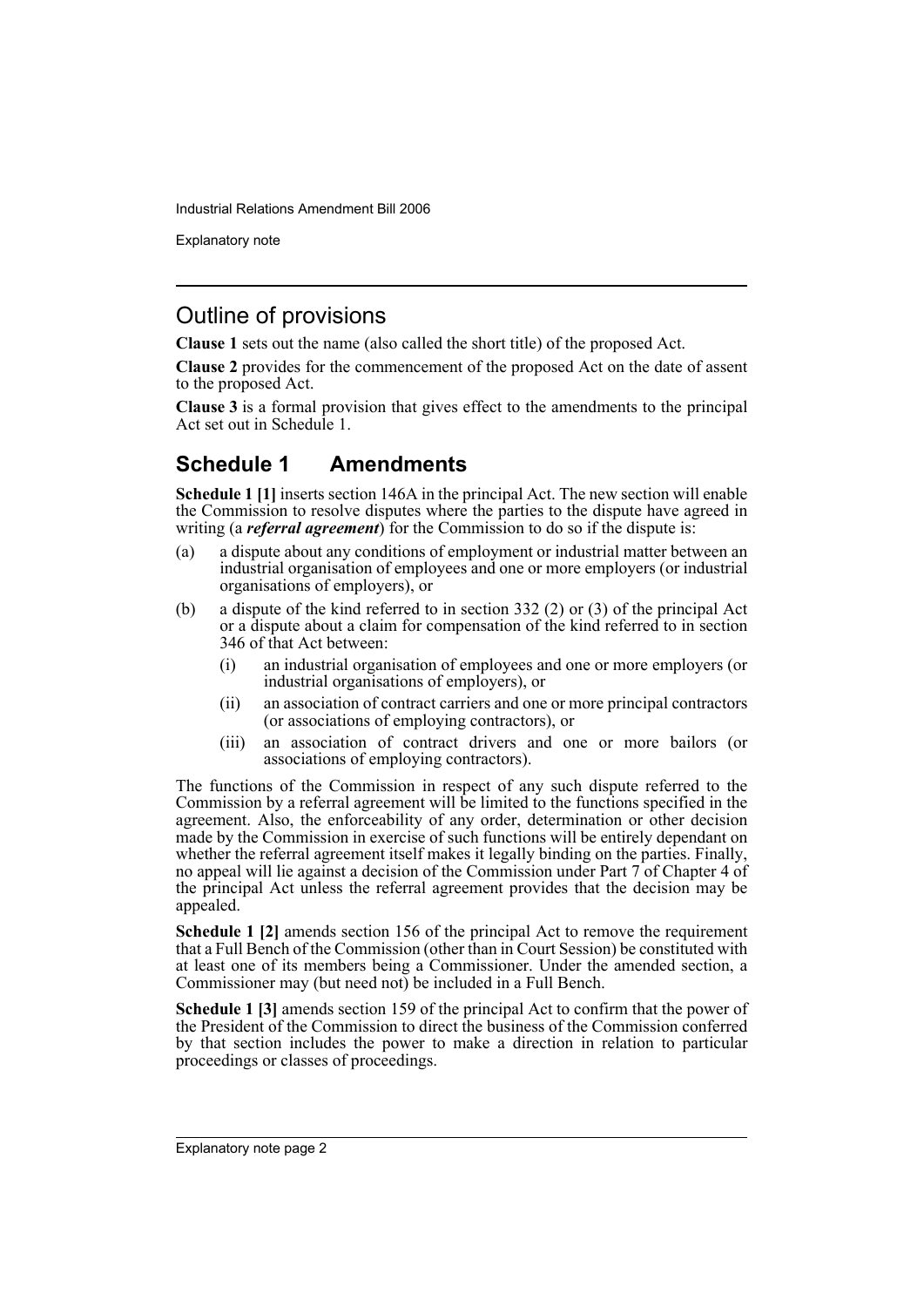Explanatory note

**Schedule 1 [4]** amends clause 2 of Schedule 4 to the principal Act to enable the Governor to make regulations of a savings or transitional nature consequent on the enactment of the proposed Act.

**Schedule 1 [5]** inserts a new Part 8A in Schedule 4 to the principal Act, which contains provisions of a savings or transitional nature.

The new Part will also contain a provision that treats certain awards made by the Commission with the agreement of the parties as enterprise agreements.

The provision will operate by reference to the beginning of the day (the *relevant time*) that occurs immediately before the day on which Part 2 of Schedule 4 (Transitional and other provisions) to the *Workplace Relations Amendment (Work Choices) Act 2005* of the Commonwealth commences.

The provision will apply only to an award in force immediately before the relevant time that has the following features:

- (a) the award applies to a group of employees that is constituted wholly or partly by employees of any constitutional corporation and in respect of which an enterprise agreement could have been made (as referred to in section 30 of the principal Act),
- (b) the parties to the award are limited to the kinds of persons or bodies that could have been parties to an enterprise agreement (as referred to in section 31 of the principal Act) in respect of those employees,
- (c) the award binds only the parties to the award and the employees for whom the award was made,
- (d) the award was made by the Commission so as to give effect to an agreement of the parties to the award.

However, the provision will create an enterprise agreement that supersedes the award only to the extent that the award applies to employees of a constitutional corporation. The award will continue to apply to any other kinds of employees (including employees that are employed by the Government in the service of the Crown).

For the purposes of the provision, a *constitutional corporation* is defined to mean a corporation to which paragraph 51 (xx) of the Commonwealth Constitution applies. That paragraph of the Commonwealth Constitution applies to foreign corporations, and trading or financial corporations formed within the limits of the Commonwealth.

Examples of awards that give effect to an agreement of the parties include awards made by consent of the parties and awards that substantially give effect to conditions of employment agreed to, or jointly proposed to the Commission, by the parties.

An enterprise agreement that results from the operation of the provision will have the same conditions of employment, bind the same parties and have the same nominal term as the award. The enterprise agreement will be able to be varied and terminated in the same way as any other enterprise agreement.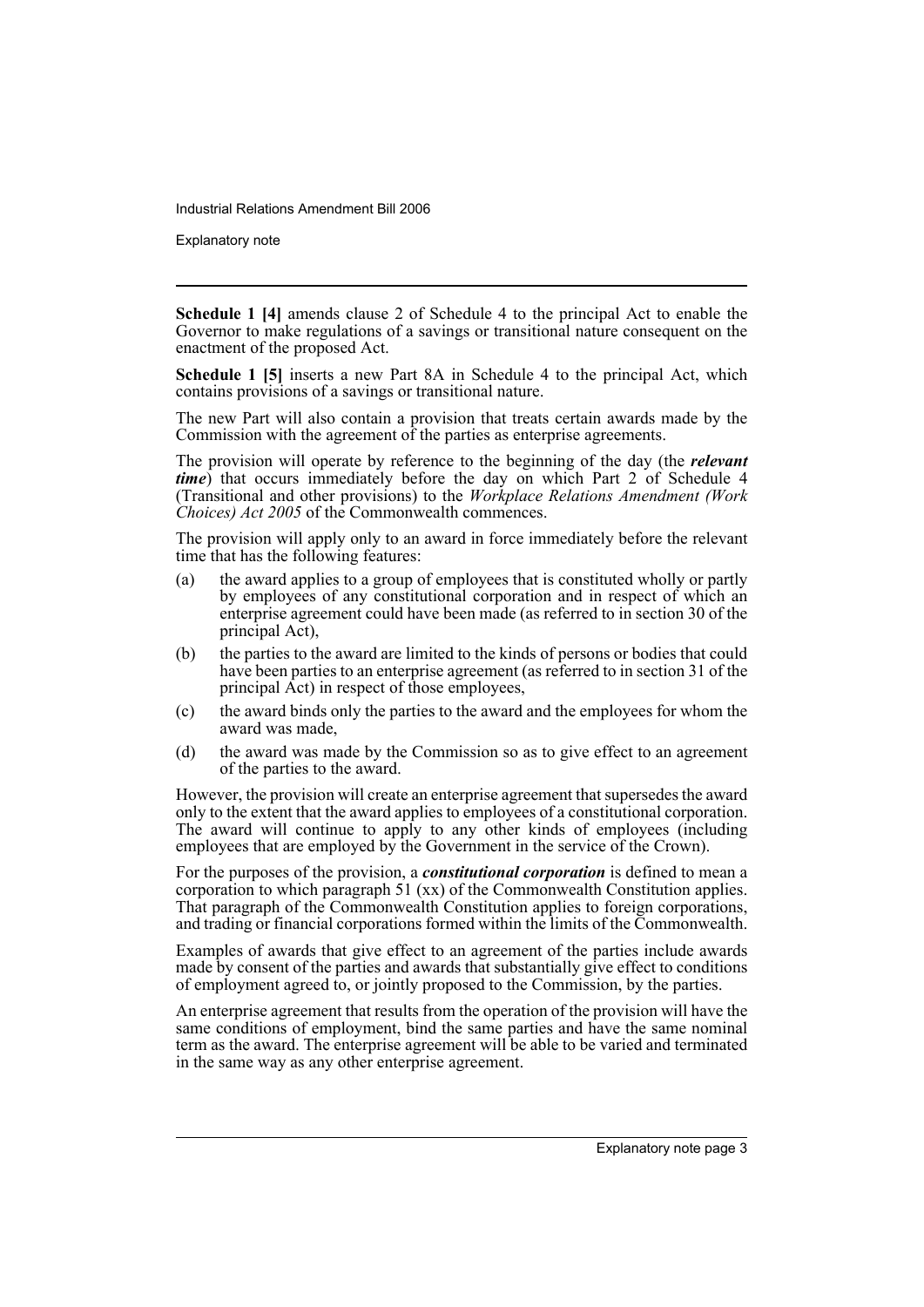Explanatory note

The new Part also makes provision for a party to an award to apply to the Commission for a ruling as to whether the provision described above operates to treat the party's award as an enterprise agreement.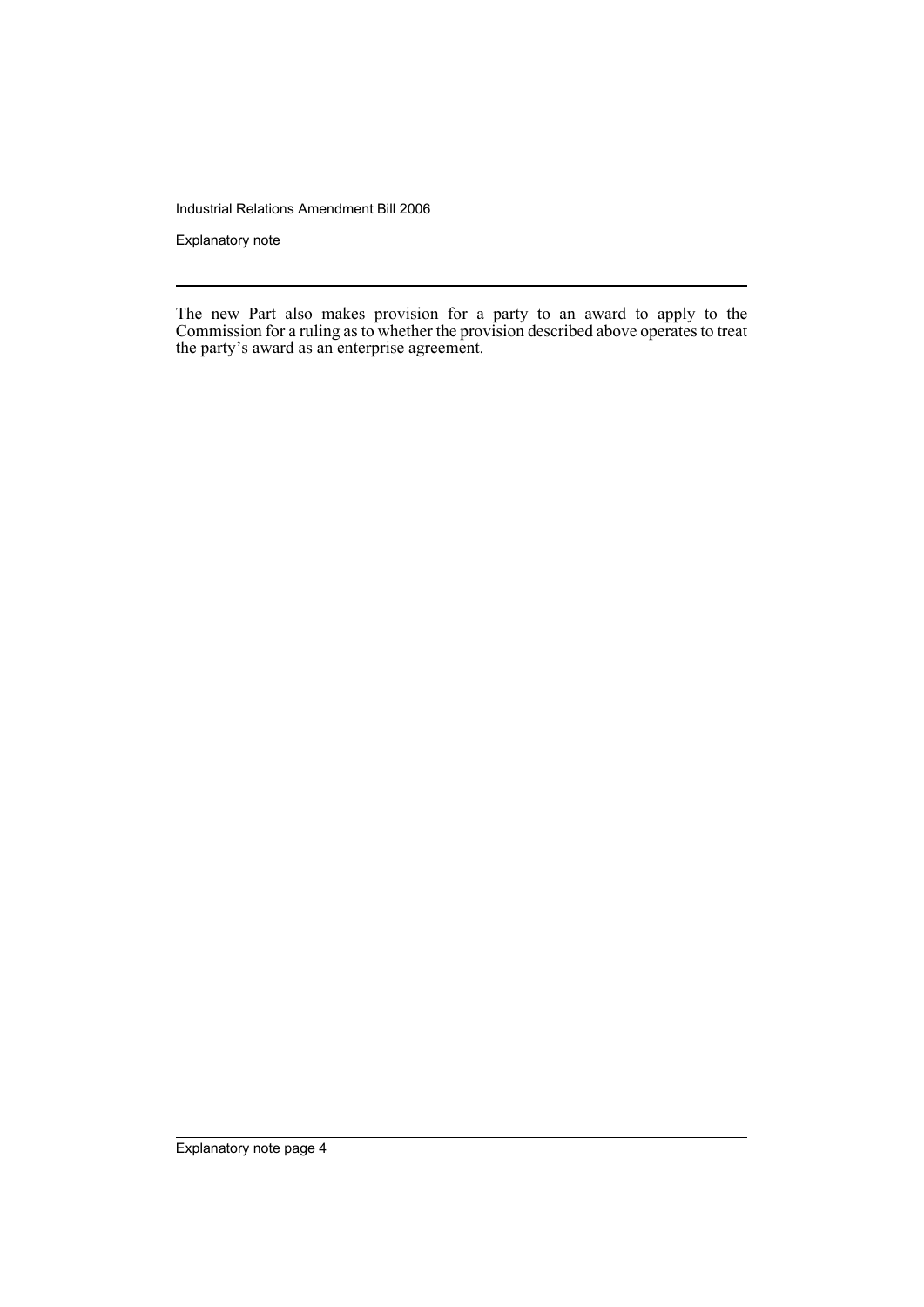First print



New South Wales

## **Industrial Relations Amendment Bill 2006**

### **Contents**

|    |                                                    | Page |
|----|----------------------------------------------------|------|
| 1. | Name of Act                                        |      |
|    | 2 Commencement                                     |      |
|    | 3 Amendment of Industrial Relations Act 1996 No 17 | 2    |
|    | Schedule 1 Amendments                              | 3    |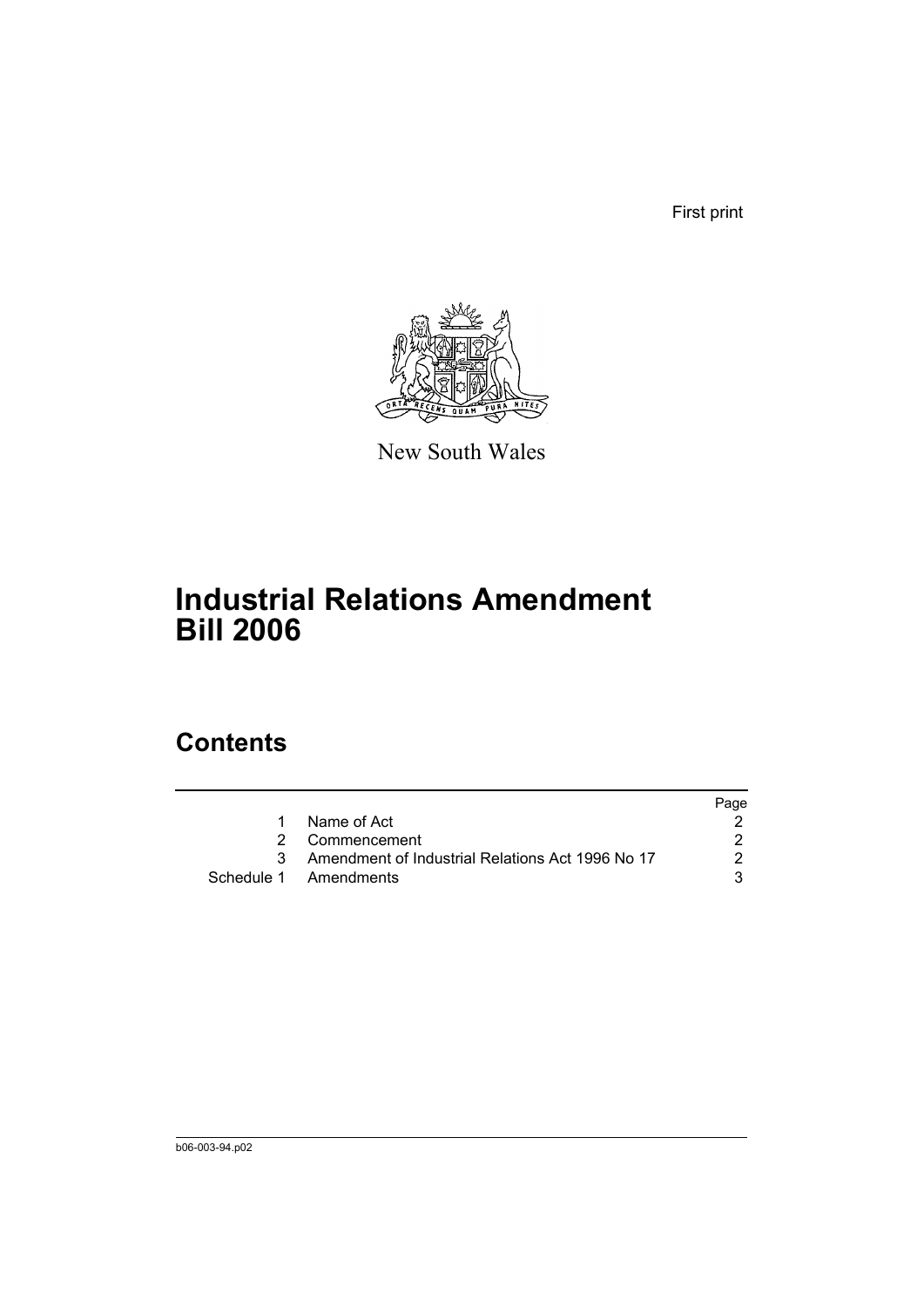**Contents** 

Page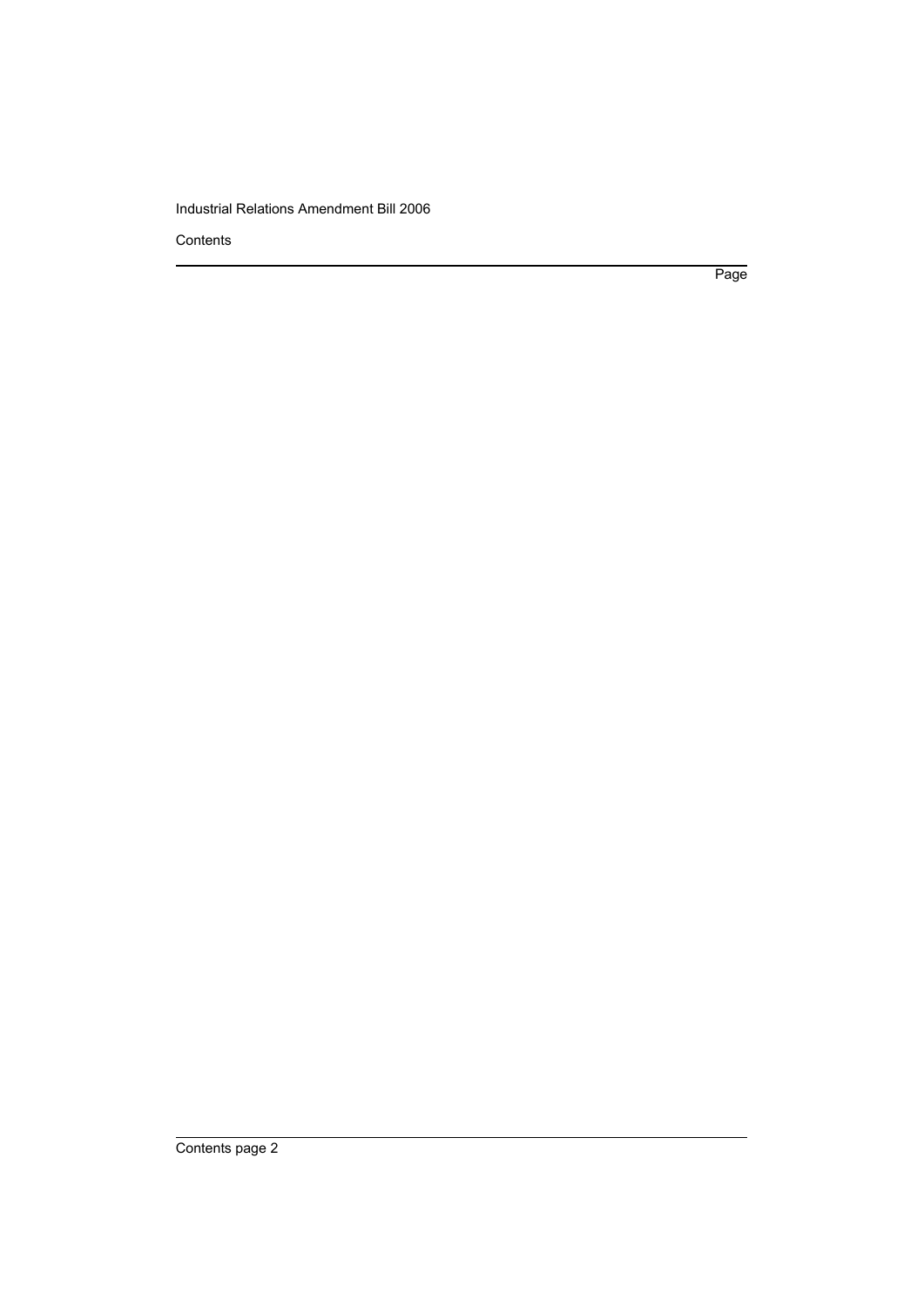

New South Wales

## **Industrial Relations Amendment Bill 2006**

No , 2006

#### **A Bill for**

An Act to amend the *Industrial Relations Act 1996* to make further provision with respect to the functions of the Industrial Relations Commission and certain awards made by agreement of the parties; and for other purposes.

See also *Public Sector Employment Legislation Amendment Bill 2006*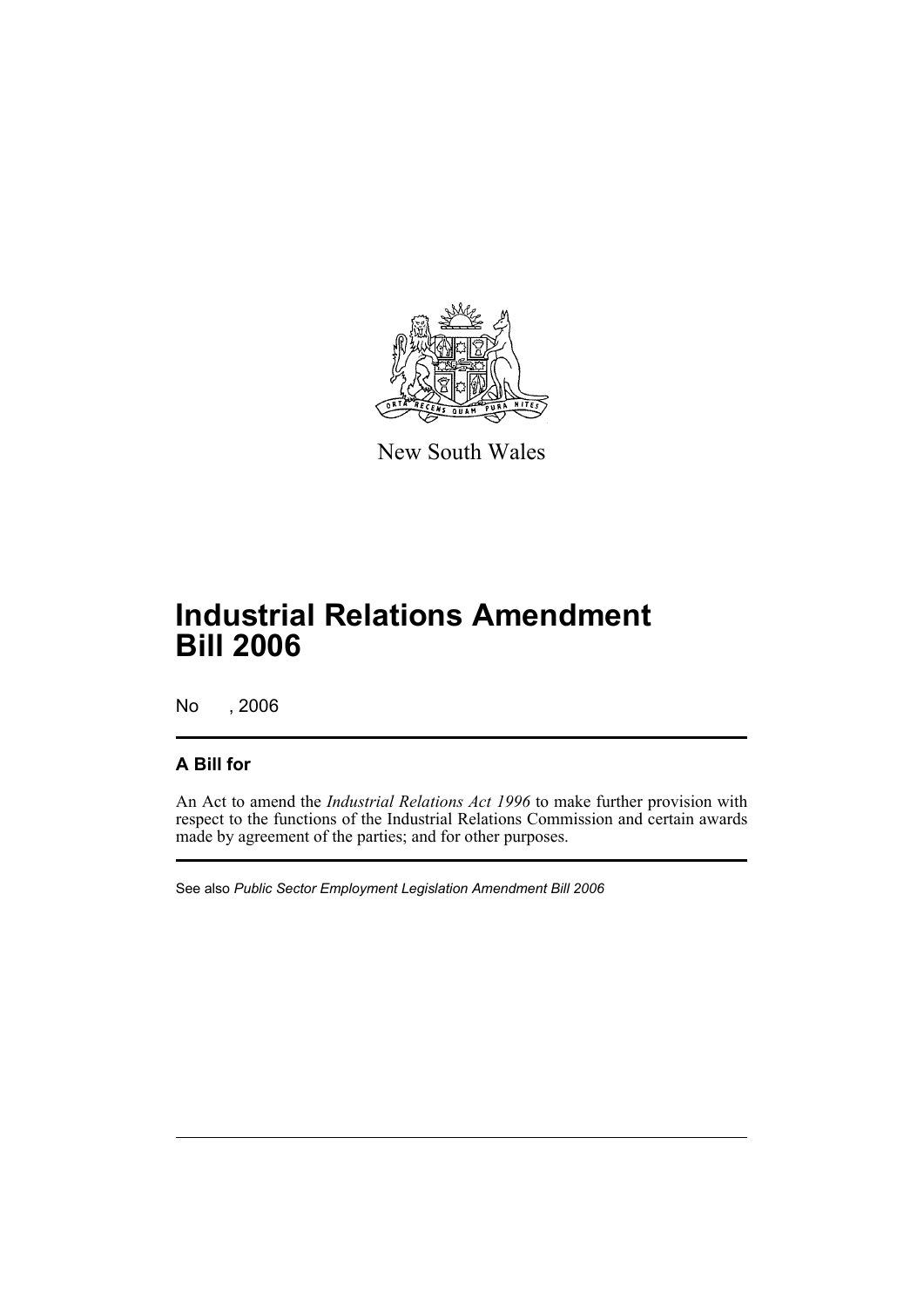|   | The Legislature of New South Wales enacts:                                    |                |
|---|-------------------------------------------------------------------------------|----------------|
| 1 | Name of Act                                                                   | $\overline{2}$ |
|   | This Act is the <i>Industrial Relations Amendment Act 2006</i> .              | 3              |
|   | Commencement                                                                  | $\overline{4}$ |
|   | This Act commences on the date of assent to this Act.                         | 5              |
| 3 | Amendment of Industrial Relations Act 1996 No 17                              | 6              |
|   | The <i>Industrial Relations Act 1996</i> is amended as set out in Schedule 1. | 7              |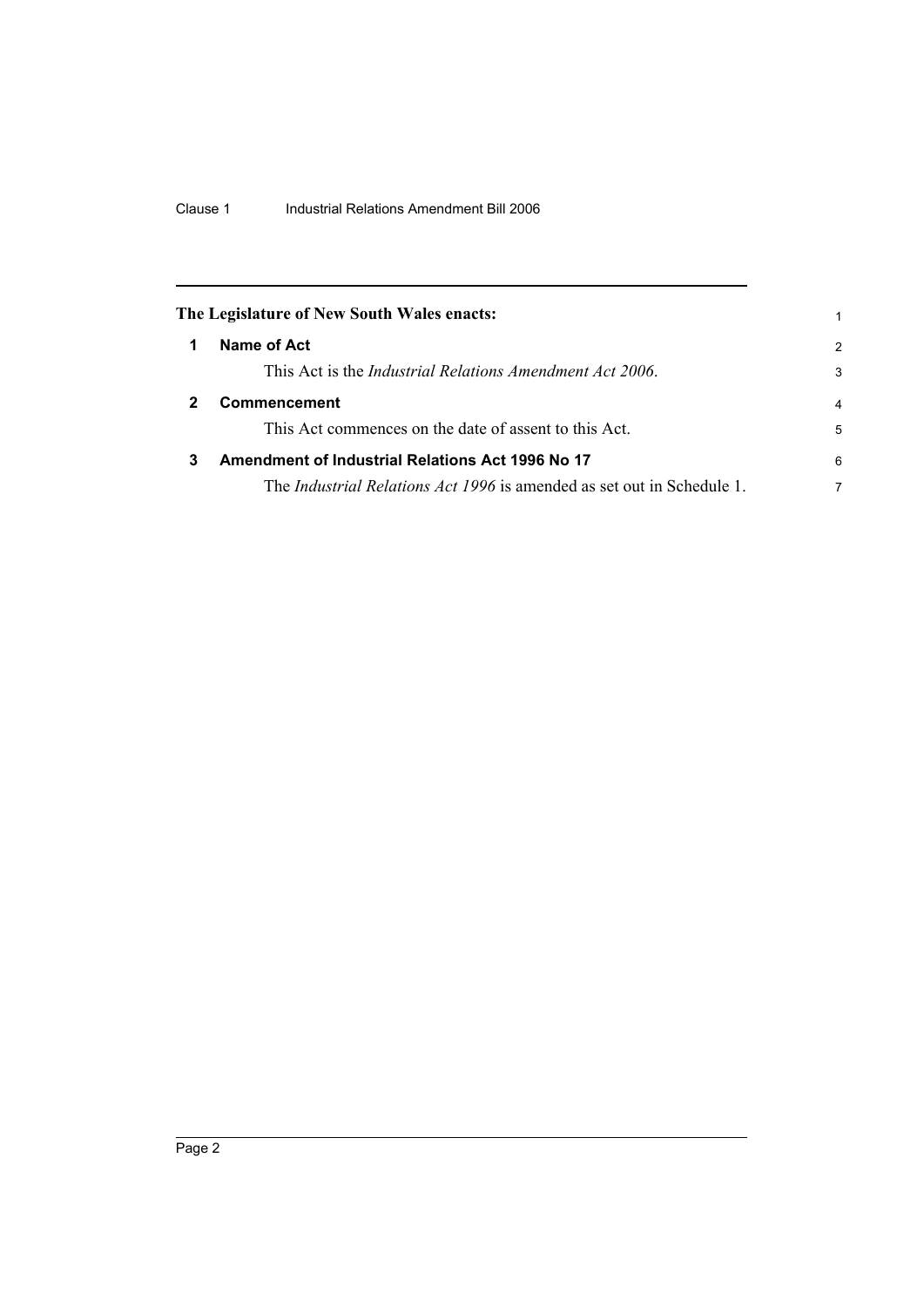Amendments Schedule 1

1

# **Schedule 1 Amendments**

|            |                           |                     | (Section 3)                                                                                                                                                                                                                                                               | $\overline{c}$                 |  |
|------------|---------------------------|---------------------|---------------------------------------------------------------------------------------------------------------------------------------------------------------------------------------------------------------------------------------------------------------------------|--------------------------------|--|
| [1]        |                           | <b>Section 146A</b> |                                                                                                                                                                                                                                                                           | 3                              |  |
|            | Insert after section 146: |                     |                                                                                                                                                                                                                                                                           |                                |  |
|            | 146A                      |                     | Commission may exercise certain functions conferred on it by<br>agreement                                                                                                                                                                                                 | 5<br>6                         |  |
|            |                           | (1)                 | This section applies to any of the following kinds of dispute if the<br>parties to the dispute have agreed in writing (the <i>referral</i><br><i>agreement</i> ) that the dispute (or disputes of a class to which the<br>dispute belongs) be resolved by the Commission: | $\overline{7}$<br>8<br>9<br>10 |  |
|            |                           |                     | a dispute about any conditions of employment or industrial<br>(a)<br>matter between an industrial organisation of employees<br>and one or more employers (or industrial organisations of<br>employers),                                                                   | 11<br>12<br>13<br>14           |  |
|            |                           |                     | (b)<br>a dispute of the kind referred to in section 332 (2) or (3) or<br>a dispute about a claim for compensation of the kind<br>referred to in section 346 between:                                                                                                      | 15<br>16<br>17                 |  |
|            |                           |                     | (i)<br>an industrial organisation of employees and one or<br>more employers (or industrial organisations of<br>employers), or                                                                                                                                             | 18<br>19<br>20                 |  |
|            |                           |                     | an association of contract carriers and one or more<br>(ii)<br>principal contractors (or associations of employing<br>contractors), or                                                                                                                                    | 21<br>22<br>23                 |  |
|            |                           |                     | an association of contract drivers and one or more<br>(iii)<br>bailors (or associations of employing contractors).                                                                                                                                                        | 24<br>25                       |  |
|            |                           | (2)                 | A party to a dispute to which this section applies may apply to the<br>Commission for the exercise by the Commission of such<br>functions with respect to the resolution of the dispute as may be<br>specified in the referral agreement.                                 | 26<br>27<br>28<br>29           |  |
| (3)<br>(4) |                           |                     | On any such application, the Commission has and may exercise<br>such functions with respect to the resolution of the dispute as may<br>be specified in the referral agreement.                                                                                            | 30<br>31<br>32                 |  |
|            |                           |                     | Without limiting subsections $(2)$ and $(3)$ , the functions of the<br>Commission with respect to the resolution of a dispute to which<br>this section applies that may be specified in a referral agreement<br>include the following:                                    | 33<br>34<br>35<br>36           |  |
|            |                           |                     | the conciliation of the dispute,<br>(a)                                                                                                                                                                                                                                   | 37                             |  |
|            |                           |                     | (b)<br>the arbitration of the dispute,                                                                                                                                                                                                                                    | 38                             |  |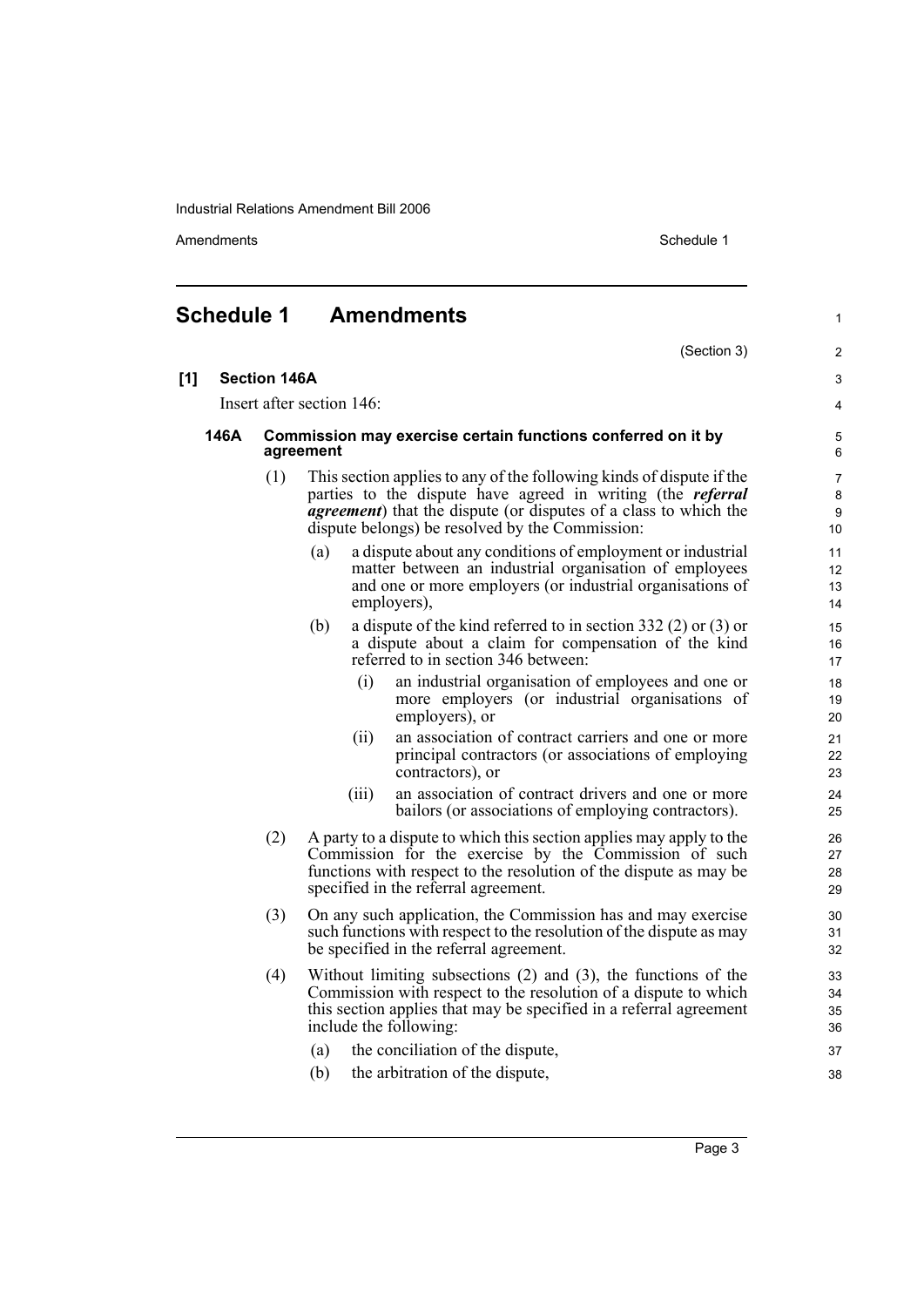Schedule 1 Amendments

|      | (c)<br>the granting of a remedy or other relief of the kind<br>provided by Part 6, 7 or 9 of Chapter 2,                                                                                                                                                                                                                                                                   | 1<br>$\overline{2}$ |  |
|------|---------------------------------------------------------------------------------------------------------------------------------------------------------------------------------------------------------------------------------------------------------------------------------------------------------------------------------------------------------------------------|---------------------|--|
|      | the granting of a remedy or other relief of the kind<br>(d)<br>provided by Part 7 of Chapter 6,                                                                                                                                                                                                                                                                           | 3<br>4              |  |
|      | the determination of any other issue or question arising in<br>(e)<br>the dispute.                                                                                                                                                                                                                                                                                        | 5<br>6              |  |
| (5)  | The regulations may make provision for or with respect to the<br>application of the provisions of this Act (with such modifications,<br>if any, as may be prescribed by the regulations) to the exercise of<br>functions conferred on the Commission by referral agreements.                                                                                              |                     |  |
| (6)  | Subject to any regulations made for the purposes of subsection<br>$(5)$ , the Commission is to be constituted by:                                                                                                                                                                                                                                                         |                     |  |
|      | except as provided by paragraph (b)—a single member of<br>(a)<br>the Commission, or                                                                                                                                                                                                                                                                                       | 13<br>14            |  |
|      | if the function to be exercised is a function of the kind<br>(b)<br>referred to in section 153 $(1)$ —the Commission in Court<br>Session.                                                                                                                                                                                                                                 | 15<br>16<br>17      |  |
| (7)  | Subject to this Act and any regulations made for the purposes of<br>subsection (5) (and without limiting the generality of section<br>185), rules of the Commission may be made for or with respect<br>to the practice and procedure of the Commission in the exercise<br>of functions conferred on it by referral agreements.                                            |                     |  |
| (8)  | Nothing in this section makes any order, determination or other<br>decision of the Commission in respect of a dispute binding on the<br>parties to the dispute unless the referral agreement operates (apart<br>from this section) to make any such order, determination or<br>decision binding on the parties.                                                           |                     |  |
| (9)  | Despite the provisions of Part 7 (Appeals and references to<br>Commission) of Chapter 4, a party to a dispute in respect of<br>which the Commission has made a decision in exercise of a<br>function conferred by a referral agreement may not appeal<br>against the decision under that Part unless the agreement provides<br>that the party may appeal such a decision. |                     |  |
| (10) | The functions conferred on the Commission by or under this<br>section are in addition to, and do not derogate from, any other<br>function of the Commission.                                                                                                                                                                                                              |                     |  |
| (11) | In this section:                                                                                                                                                                                                                                                                                                                                                          | 37                  |  |
|      | association of contract carriers, association of contract drivers,<br>association of employing contractors, bailor and principal                                                                                                                                                                                                                                          | 38<br>39            |  |
|      |                                                                                                                                                                                                                                                                                                                                                                           |                     |  |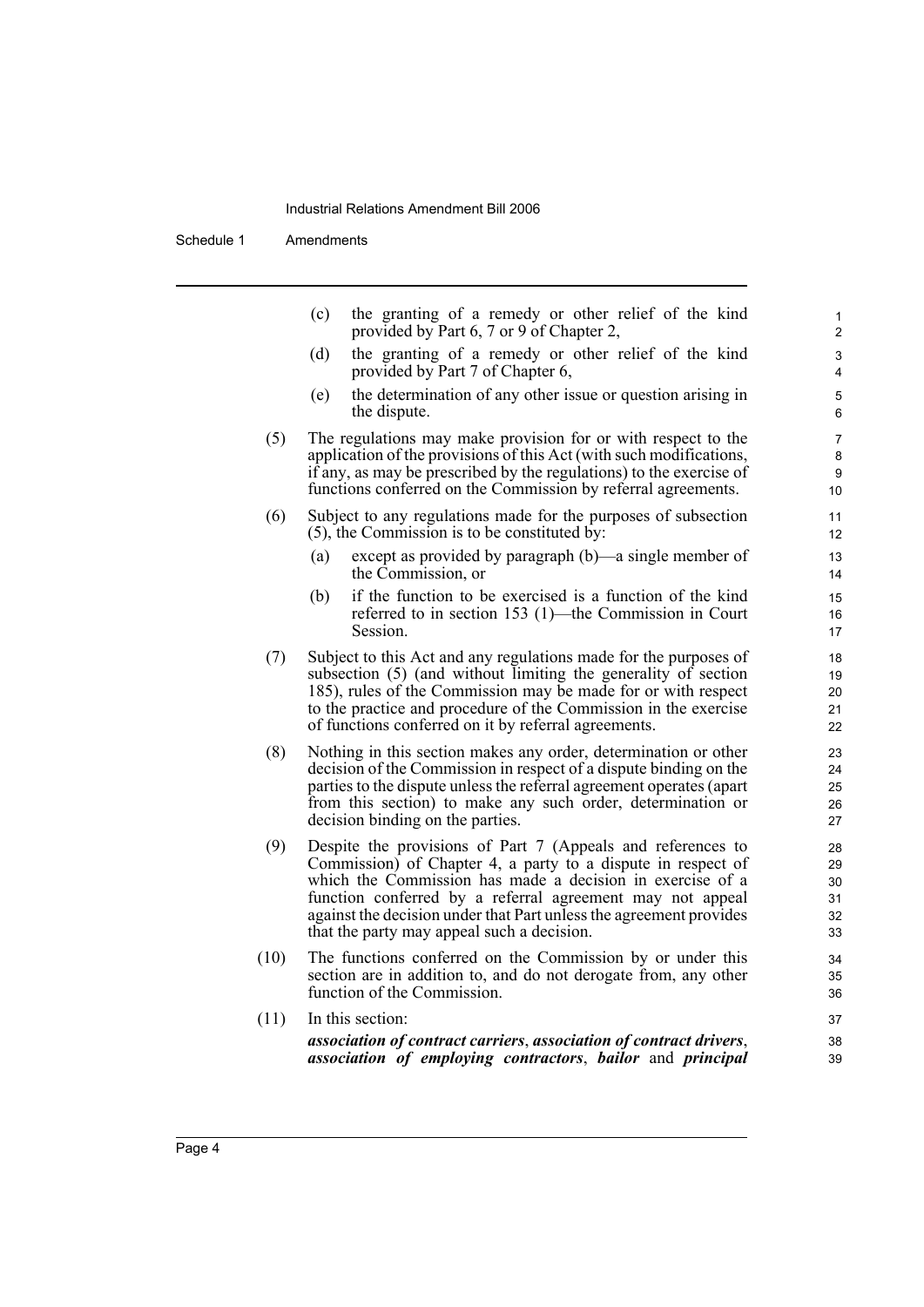Amendments Schedule 1

|       |                                                       |      | <i>contractor</i> have the same meanings as they have for the purposes<br>of Chapter 6.                                                                                                         | 1<br>$\overline{2}$           |
|-------|-------------------------------------------------------|------|-------------------------------------------------------------------------------------------------------------------------------------------------------------------------------------------------|-------------------------------|
|       |                                                       |      | modification<br>includes addition, exception,<br>omission<br><sub>or</sub><br>substitution.                                                                                                     | $\mathsf 3$<br>$\overline{4}$ |
| [2]   |                                                       |      | <b>Section 156 Full Bench of Commission</b>                                                                                                                                                     | 5                             |
|       |                                                       |      | Omit "and at least one Commissioner" from section 156 (2).                                                                                                                                      | 6                             |
| $[3]$ |                                                       |      | <b>Section 159 Arrangement of business</b>                                                                                                                                                      | $\overline{7}$                |
|       | Insert after section $159(1)$ :                       |      |                                                                                                                                                                                                 |                               |
|       |                                                       | (1A) | Without limiting subsection (1), a direction given under that<br>subsection may be limited to particular proceedings (or particular<br>classes of proceedings) specified in the direction.      | 9<br>10<br>11                 |
| [4]   | Schedule 4 Savings, transitional and other provisions |      |                                                                                                                                                                                                 | 12                            |
|       |                                                       |      | Insert at the end of clause $2(1)$ :                                                                                                                                                            | 13                            |
|       |                                                       |      | <b>Industrial Relations Amendment Act 2006</b>                                                                                                                                                  | 14                            |
| [5]   |                                                       |      | Schedule 4, Part 8A                                                                                                                                                                             | 15                            |
|       | Insert after Part 8:                                  |      |                                                                                                                                                                                                 | 16                            |
|       |                                                       |      | Part 8A Provisions consequent on enactment of<br><b>Industrial Relations Amendment Act 2006</b>                                                                                                 | 17<br>18                      |
|       | 44A                                                   |      | <b>Definitions</b>                                                                                                                                                                              | 19                            |
|       |                                                       |      | In this Part:                                                                                                                                                                                   | 20                            |
|       |                                                       |      | <b>amending</b> Act means the Industrial Relations Amendment<br>$Act\,2006$ .                                                                                                                   | 21<br>22                      |
|       |                                                       |      | constitutional corporation means a corporation to which<br>paragraph 51 (xx) of the Commonwealth Constitution applies.                                                                          | 23<br>24                      |
|       |                                                       |      | relevant time means the beginning of the day that occurs<br>immediately before the day on which Part 2 of Schedule 4 to the<br>Workplace Relations Amendment (Work Choices) Act 2005 of the     | 25<br>26<br>27                |
|       |                                                       |      | Commonwealth commences.                                                                                                                                                                         | 28                            |
|       | 44B                                                   |      | <b>Application of section 146A</b>                                                                                                                                                              | 29                            |
|       |                                                       |      | Section 146A, as inserted by Schedule 1 [1] to the amending Act,<br>extends to agreements of the kind referred to in section $146A(1)$<br>entered into before the commencement of that section. | 30<br>31<br>32                |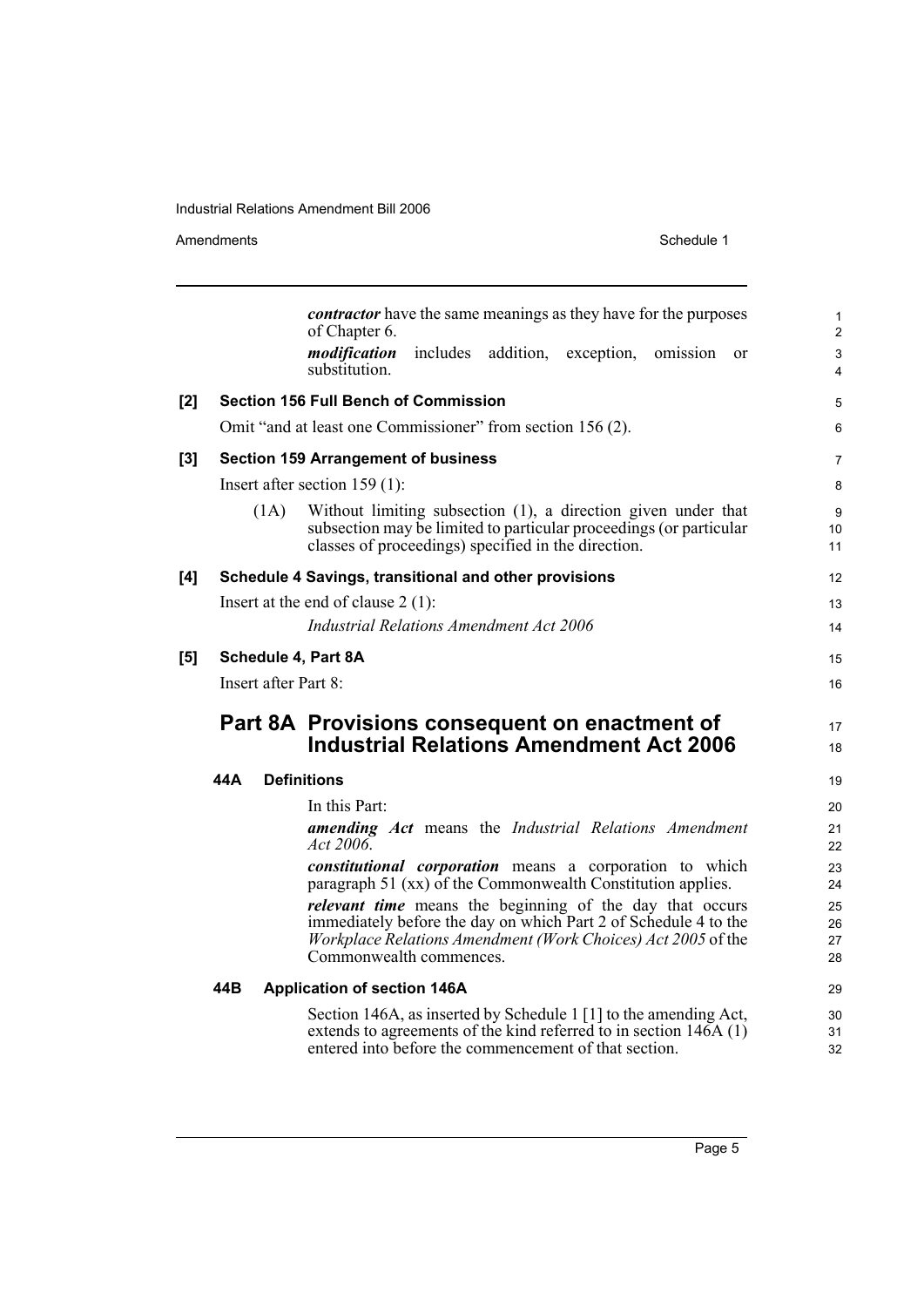Schedule 1 Amendments

| 44C | Certain agreed awards to have effect as enterprise agreements |                                                                                                                                                                                                                                                                                                                |                                          |  |
|-----|---------------------------------------------------------------|----------------------------------------------------------------------------------------------------------------------------------------------------------------------------------------------------------------------------------------------------------------------------------------------------------------|------------------------------------------|--|
|     | (1)                                                           | This clause applies to an award that was in force immediately<br>before the relevant time:                                                                                                                                                                                                                     |                                          |  |
|     |                                                               | that applies to a group of employees that is constituted<br>(a)<br>wholly or partly by employees of any constitutional<br>corporation and in respect of which an enterprise<br>agreement could have been made (as referred to in<br>section 30), and                                                           | 4<br>5<br>$\,6\,$<br>$\overline{7}$<br>8 |  |
|     |                                                               | (b)<br>the parties to which are limited to the kinds of persons or<br>bodies that could have been parties to an enterprise<br>agreement (as referred to in section 31) in respect of those<br>employees, and                                                                                                   | $\boldsymbol{9}$<br>10<br>11<br>12       |  |
|     |                                                               | (c)<br>that binds only the parties to the award and the employees<br>for whom the award was made, and                                                                                                                                                                                                          | 13<br>14                                 |  |
|     |                                                               | (d)<br>that was made by the Commission so as to give effect to an<br>agreement of the parties to the award.                                                                                                                                                                                                    | 15<br>16                                 |  |
|     | (2)                                                           | Without limiting subclause $(1)$ $(d)$ , an award was made so as to<br>give effect to an agreement of the parties if:                                                                                                                                                                                          | 17<br>18                                 |  |
|     |                                                               | the award was made with the consent of the parties, or<br>(a)                                                                                                                                                                                                                                                  | 19                                       |  |
|     |                                                               | the award substantially gives effect to conditions of<br>(b)<br>employment agreed to, or jointly proposed to the<br>Commission, by the parties.                                                                                                                                                                | 20<br>21<br>22                           |  |
|     | (3)                                                           | On and from the relevant time:                                                                                                                                                                                                                                                                                 | 23                                       |  |
|     |                                                               | an award to which this clause applies ceases to have effect<br>(a)<br>as an award, but only to the extent to which it applies to<br>employees of a constitutional corporation (the <i>relevant</i><br><i>award</i> ), and                                                                                      | 24<br>25<br>26<br>27                     |  |
|     |                                                               | (b)<br>an enterprise agreement (with the features referred to in<br>subclause (4) $(a)$ –(d)) has effect instead of the relevant<br>award in respect of those employees even though the<br>formalities under Part 2 of Chapter 2 for the making of an<br>enterprise agreement may not have been complied with. | 28<br>29<br>30<br>31<br>32               |  |
|     | (4)                                                           | Part 2 of Chapter 2 applies to any enterprise agreement given<br>effect to by subclause $(3)$ (b) in the same way as that Part applies<br>to any other enterprise agreement, subject to the following:                                                                                                         | 33<br>34<br>35                           |  |
|     |                                                               | the agreement is taken to have been duly made and to have<br>(a)<br>been duly approved by the Commission at the relevant<br>time,                                                                                                                                                                              | 36<br>37<br>38                           |  |